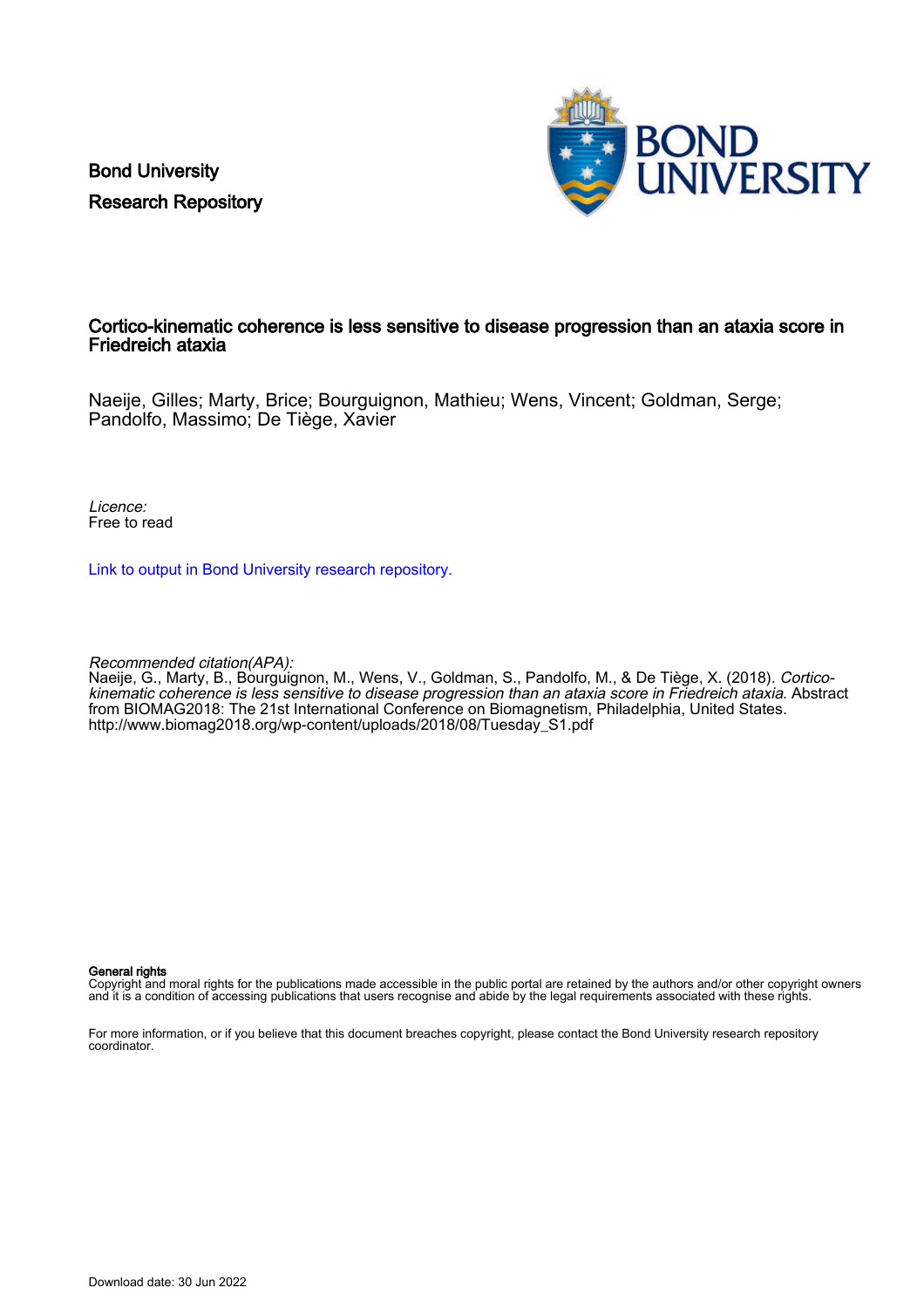# (1) Submission ID#440231

Cortico-kinematic coherence is less sensitive to disease progression than an ataxia score in Friedreich ataxia Submission Type: Abstract Submission Submission Status: Complete Submitter: Naeije Gilles – Neurology Department, CUB Hôpital Erasme, Université libre de Bruxelles, Brussels, Belgium

## Author(s)

gilles naeije, M.D – Laboratoire de Cartographie fonctionnelle du Cerveau, ULB-Neuroscience Institute (UNI), Université libre de Bruxelles (ULB), Brussels, Belgium brice marty, Ph.D – Laboratoire de Cartographie fonctionnelle du Cerveau, ULB-Neuroscience Institute (UNI), Université libre de Bruxelles (ULB), Brussels, Belgium mathieu bourguignon, Ph.D – Laboratoire de Cartographie fonctionnelle du Cerveau, ULB-Neuroscience Institute (UNI), Université libre de Bruxelles (ULB), Brussels, Belgium vincent wens, Ph.D – Laboratoire de Cartographie fonctionnelle du Cerveau, ULB-Neuroscience Institute (UNI), Université libre de Bruxelles (ULB), Brussels, Belgium serge goldman, Ph.D – Laboratoire de Cartographie fonctionnelle du Cerveau, ULB-Neuroscience Institute (UNI), Université libre de Bruxelles (ULB), Brussels, Belgium massimo pandolfo, Ph.D – Neurology Department, CUB Hôpital Erasme, Université libre de Bruxelles, Brussels, Belgium xavier De Tiège, Ph.D – Laboratoire de Cartographie fonctionnelle du Cerveau, ULB-Neuroscience Institute (UNI), Université libre de Bruxelles (ULB), Brussels, Belgium

## General Submission

### My Abstract

Friedreich ataxia (FRDA) is a rare genetic disorder caused by pathologic expansion of an intronic GAA repeat which disrupts transcription of frataxin, a mitochondrial protein. It is mainly characterized by slowly progressive cerebellar and afferent ataxia. Neurological deterioration can be captured by clinical rating scales such as the Scale for Assessment and Rating of Ataxia (SARA). Most SARA items are assessed under visual control, making the scale more sensitive to cerebellar than to afferent proprioceptive components of ataxia. Cortico kinematic coherence (CKC), which is mainly driven by movement-related afferent proprioceptive inputs to contralateral primary sensorimotor (SM1) cortex, is decreased in both passive and active movements in FRDA patients. CKC, which indexes the coupling between cortical activity and hand movement kinematics during repetitive finger movements, typically peaks at movement frequency (F0) and its first harmonic (F1) at contralateral SM1 cortex. This prospective and longitudinal magnetoencephalography (MEG) study assesses if CKC is able to track the neurological deterioration observed in FRDA patients over a one-year period. CKC was evaluated using whole-scalp-covering MEG (Neuromag Vectorview & Triux, Elekta Oy) in 12 right handed FRDA patients (8 females, mean age: 26 years, range: 9-46 y; mean SARA score: 20.3, range 4.5- 25.5) in two sessions performed at about one-year interval (mean 12.75 months, range 10-15 months). CKC was evaluated both at movement frequency (F0) and its first harmonic (F1) during active right forefingerthumb opposition movements (Active, aCKC) and during passive right forefinger flexionextensions generated by an artificial muscle stimulator (Passive, pCKC). Forefinger acceleration was monitored with an accelerometer. Movement regularity was estimated for aCKC as the full width at half maximum of the accelerometers spectral peak at F0 (e.g., the wider, the less regular). Sensor-space CKC was calculated for